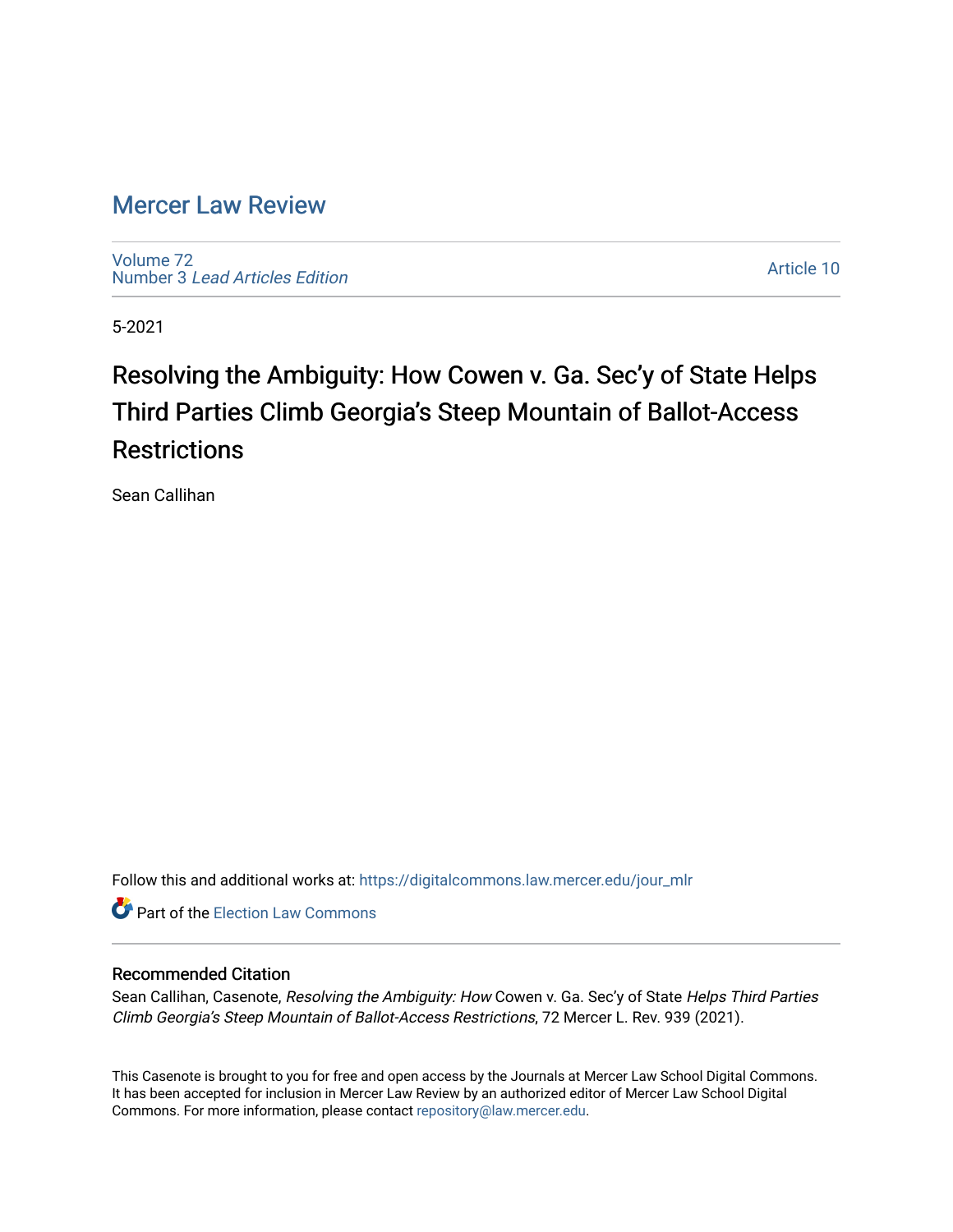# **Resolving the Ambiguity: How**  *Cowen v. Ga. Sec'y of State* **Helps Third Parties Climb Georgia's Steep Mountain of Ballot-Access Restrictions \***

## I. INTRODUCTION

Minor political parties are rejoicing and celebrating a significant victory1 in *Cowen v. Ga. Sec'y of State,*<sup>2</sup> as a stepping stone in loosening Georgia's rigorous ballot-access restrictions.3 Georgia's rigorous 5% petition requirement is one of the highest barriers in the nation for a political body to overcome, a barrier that has never been breached in Georgia since its adoption in 1943.4 In *Cowen,* the United States Court of Appeals for the Eleventh Circuit held the United States District Court for the Northern District of Georgia erred by granting summary judgment in favor of Georgia's Secretary of State without applying the test established in *Anderson v. Celebrezze*<sup>5</sup> to determine Cowen's



<sup>\*</sup> I would like to thank Dean Cathy Cox and Professor Daisy Floyd for their assistance, advice, and suggestions in helping me write this Casenote. I also would like to thank Cathleen Wharton for her amazing edits.

<sup>1</sup> Jessica Szilagyi*, Libertarian Party of Ga Claims Victory After Ruling in Ballot Access Case Against Sec. of State*, ALLONGEORGIA (June 4, 2020), https://allongeorgia.com/georgia-state-politics/libertarian-party-of-ga-claims-victory-afterruling-in-ballot-access-case-against-sec-of-state.

<sup>2</sup> 960 F.3d 1339 (11th Cir. 2020).

<sup>3</sup> Szilagyi, *supra* note 1.

<sup>4</sup> Jim Galloway, Greg Bluestein, Tia Mitchell, *The Jolt: Third-party candidates say state law requiring thousands of signatures puts their lives at risk*, AJC (Mar. 27, 2020), https://www.ajc.com/blog/politics/the-jolt-third-party-candidates-say-state-law-requiringthousands-signatures-puts-their-lives-risk/BstBmD77tJu2fuedXXzSzI/; *see also* O.C.G.A. § 21-2-170(b).

<sup>5</sup> 460 U.S. 780 (1983).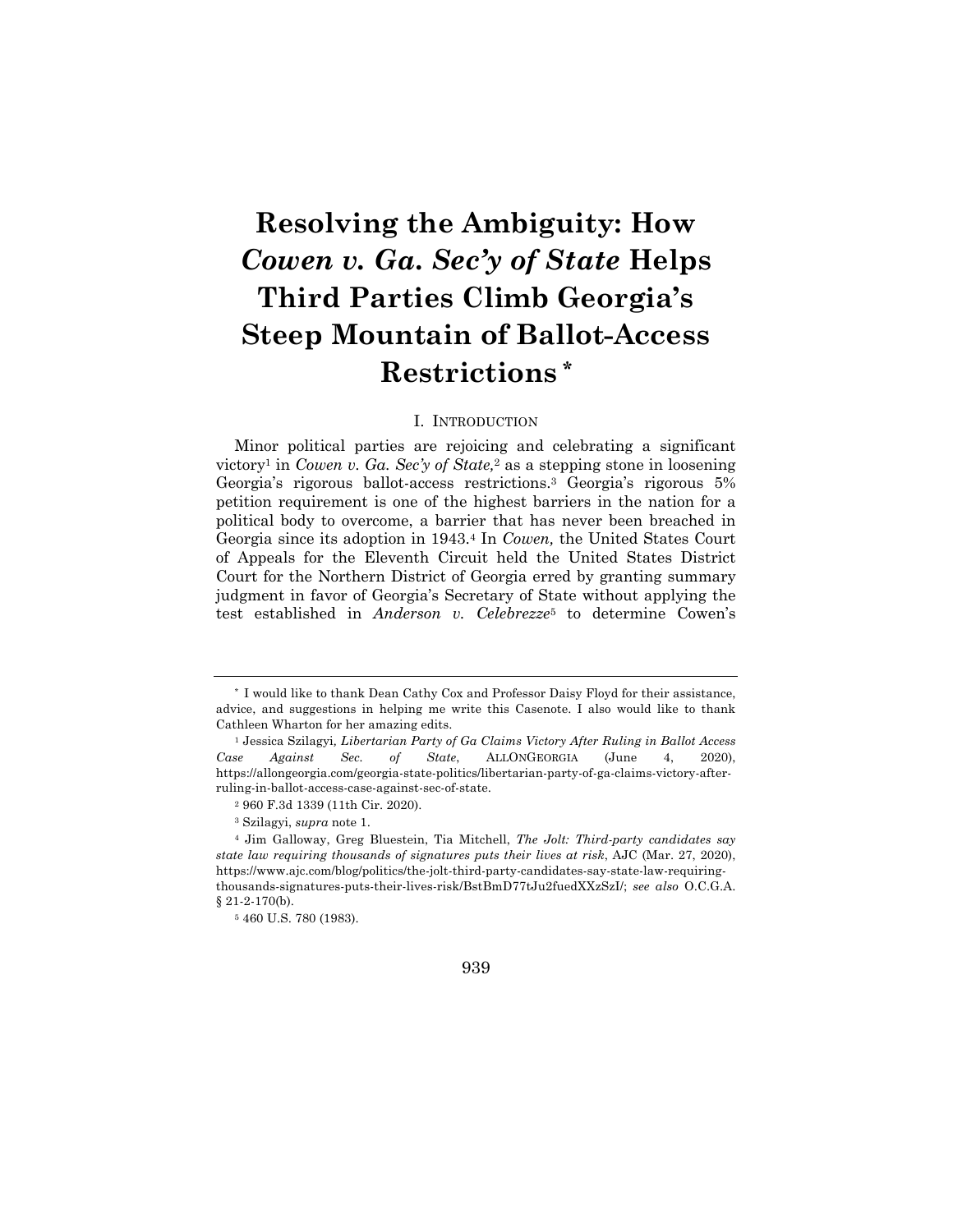associational rights violation claim under the First and Fourteenth Amendments.

The case was remanded to the district court for the court to apply the *Anderson* test in determining whether Georgia's five percent signature ballot-access restriction violated Cowen's associational rights.6 The *Anderson* test is a multi-step process for evaluating the constitutionality of ballot-access requirements under the First and Fourteenth Amendments.7 The ruling in *Cowen* has implications for the future of Georgia's rigorous ballot-access requirements and may lead to the emergence of third-parties within the context of the entrenched two-party system in the state.

#### II.FACTUAL BACKGROUND

The *Cowen* case arose from challenges by the Libertarian Party of Georgia to Georgia's ballot-access laws for congressional candidates; interested voters and several prospective Libertarian candidates for Congress collectively brought suit alleging the Georgia's ballot-access requirements were unconstitutional. In this suit, the Libertarian Party ("Party") alleged Georgia's ballot-access restrictions were unconstitutional as a violation of the Party's associational rights under the First and Fourteenth Amendments as well as a violation of the Party's Equal Protection rights<sup>8</sup> under the Fourteenth Amendment. The Party contended that Georgia's ballot-access requirements are so rigorous as to preclude the viability of a third-party candidate and are therefore unconstitutional.9

In its motion for summary judgment, the Party introduced evidence that demonstrated a requisite of 321,714 valid signatures of registered voters were necessary for a third-party to run a full slate of candidates to get on Georgia's ballot in a federal election. Additionally, the Party provided evidence that a third-party candidate had never successfully petitioned themself onto the ballot despite the attempts of at least twenty candidates since 2002. Furthermore, the Party provided evidence highlighting the pragmatic difficulties of gathering signatures: "the alleged[] error-prone signature-checking process," its inability to access voters, voters' concerns of disclosing confidential information on

<sup>6</sup> *Cowen,* 960 F.3d at 1340.

<sup>7</sup> *Id.* at 1342.

<sup>8</sup> It is noted that Equal Protection Rights under the Fourteenth Amendment is discussed in *Cowen,* but this Casenote will only address the associational rights claim and the application of the Anderson test.

<sup>9</sup> *Id.* at 1340–41.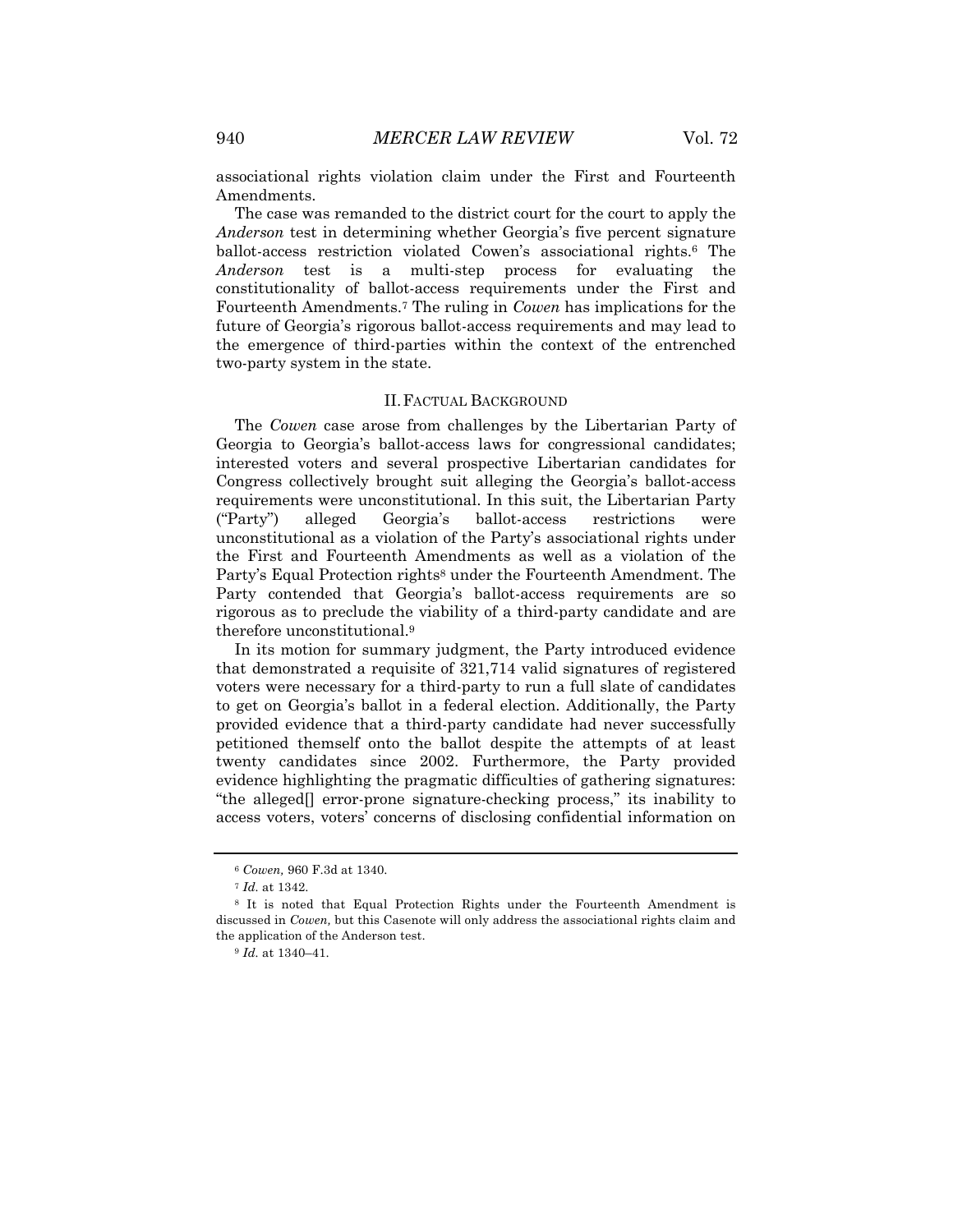the nominating petition, and the substantial cost of petitioning. The latter is particularly burdensome since federal campaign finance laws prohibit candidates from receiving funds from the national party to help alleviate the costs.10

Despite noting "a robust record," and that "the Party raised 'some compelling arguments,'" the district court held it was unnecessary to utilize the *Anderson* test to address constitutional challenges to Georgia's ballot-access restrictions.11 It concluded that *Jenness v. Fortson12* had decided the issue and created a *per se* preclusion to any future challenges of Georgia's ballot-access restrictions. The district court also declined to address the Party's Equal Protection challenge.13 The appellate court reversed the northern district court's grant of summary judgment in favor of Georgia's Secretary of State.

#### III. LEGAL BACKGROUND

#### *A. Georgia's Election Statutes*

In Georgia, a political party is a political organization that has acquired at least twenty percent of the total votes in the last gubernatorial election<sup>14</sup> or at least twenty percent of the electors polled from the total votes of the last presidential election.15 Political organizations unable to meet this threshold are known as a "political body" under Georgia law.16 Candidates of a political body are guaranteed ballot-access if they are able to submit a nomination petition signed by the number of registered voters proportionate to the population of voters eligible to vote in the previous election upon the office that a third-party is seeking.17 Additionally, it is necessary for the candidate to submit a petition certified by a sworn chairperson and secretary of a political body that is registered with Georgia's Secretary

<sup>17</sup> O.C.G.A. § 21-2-170(b).

<sup>10</sup> *Id* at 1341.

<sup>11</sup> *Id.* 

<sup>12</sup> 403 U.S. 431 (1971).

<sup>13</sup> *Cowen,* 960 F.3d at 1341.

<sup>14</sup> Gubernatorial is defined as "relating to a governor (the official leader of a state in the [United States of America]." CAMBRIDGE DICTIONARY, https://dictionary.cambridge.org/us/dictionary/english/gubernatorial (last visited Nov. 12, 2020).

<sup>15</sup> O.C.G.A. § 21-2-2(25)(A)–(B).

<sup>16</sup> O.C.G.A. § 21-2-2(23).'"A political body' or 'body' means any political organization other than a political party." *Id.*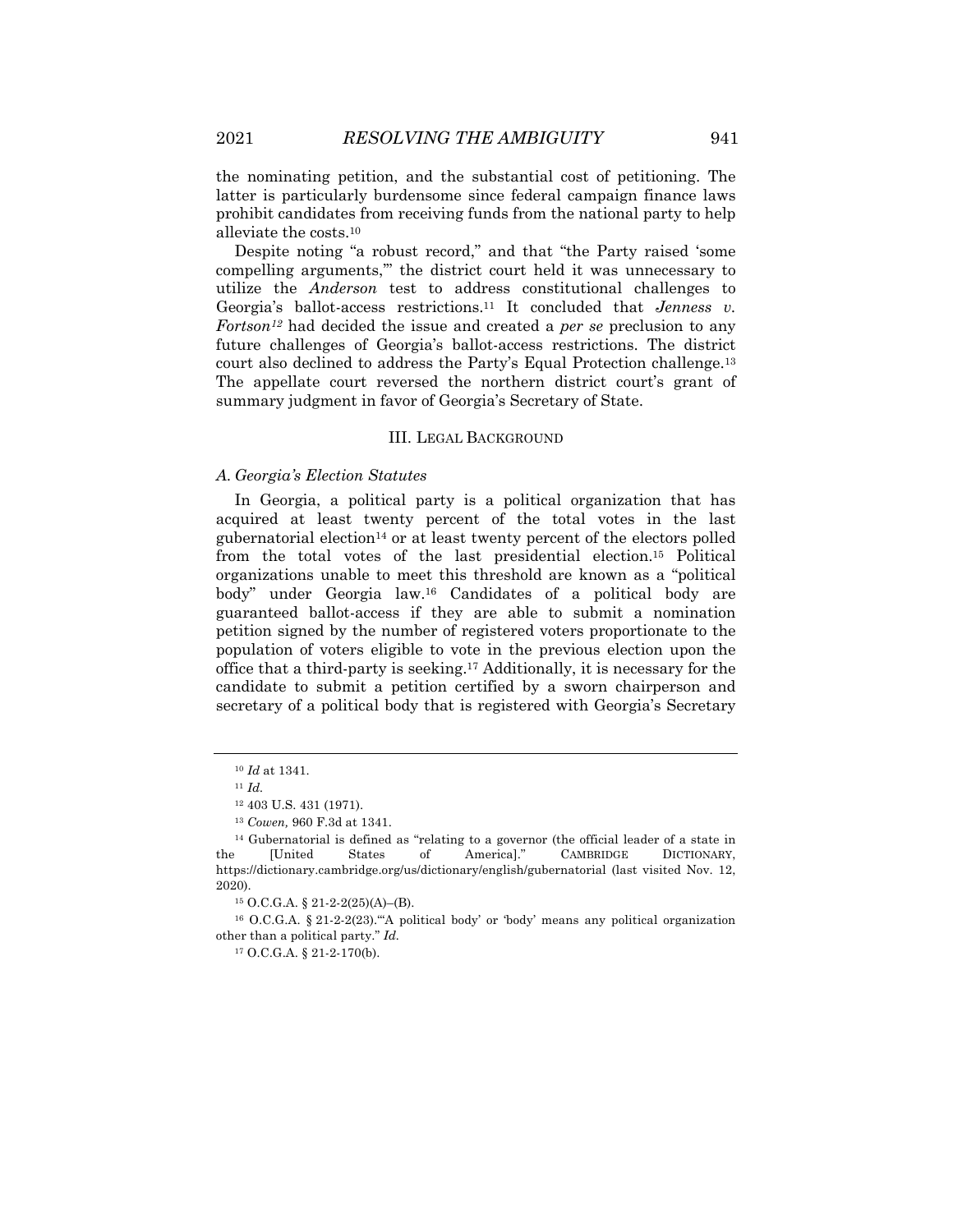of State, certifying that the nominee of a political body was nominated by virtue of a convention.18

In 1922, Georgia's legislature enacted its first formal ballot-access restrictions. They required candidates of a minor party for national and statewide offices to file notice of their candidacy by "giving their names and the offices for which they are candidates, with the Secretary of State," but did not require any petition or fee.19 In 1943, the legislature amended its ballot-access laws by imposing heightened third-party requirements, allowing access: "(1) if the political party received 5 percent of the votes in the last general election for the office in question, which guaranteed ballot access; or  $(2)$  by gathering petitions signed by 5 percent of all the registered voters in the state or district."20 In 1986, the legislature substantially reduced the signature and vote requirements for third-party candidates seeking statewide positions, but kept the five percent requisite for federal and non-statewide elections.21

Thus, a candidate of a political body seeking a statewide position is only required to obtain one percent of the total registered voters eligible to vote in the last election; whereas candidates seeking federal or nonstatewide positions are still required to obtain five percent of the total registered voters statewide or within their districts.22 Finally, a candidate of a political body seeking the office of the presidency of the United States must prove the political body either received one percent of the total number of registered voters in the preceding election, or submit a petition signed by at least 7,500 registered voters.<sup>23</sup>

# *B. The Establishment of the Anderson Test under the First and Fourteenth Amendment*

*Cowen* breathed new life into the *Anderson* test for political bodies challenging Georgia's electoral ballot-access restrictions. This test has an interesting history. Prior to *Anderson*, the Supreme Court of the United States and lower courts determined a claim for an associational

<sup>18</sup> O.C.G.A. § 21-2-170(g).

<sup>19</sup> *Cowen,* 960 F.3d at 1340 (citing 1922 Ga. Laws 100).

<sup>20</sup> *Id.* (citing 1943 Ga. Laws 292)*.* 

<sup>21</sup> *Id.* at 1340-41 (citing 1986 Ga. Laws 292).

<sup>22</sup> O.C.G.A. § 21-2-170(b).

<sup>23</sup> National Association of Secretaries of State (NASS), NATIONAL ASSOCIATION OF SECRETARIES OF STATE, 1, 8–9. https://www.nass.org/sites/default/files/surveys/2020- 07/research-ballot-access-president-Jan20\_0.pdf (last updated January 2020).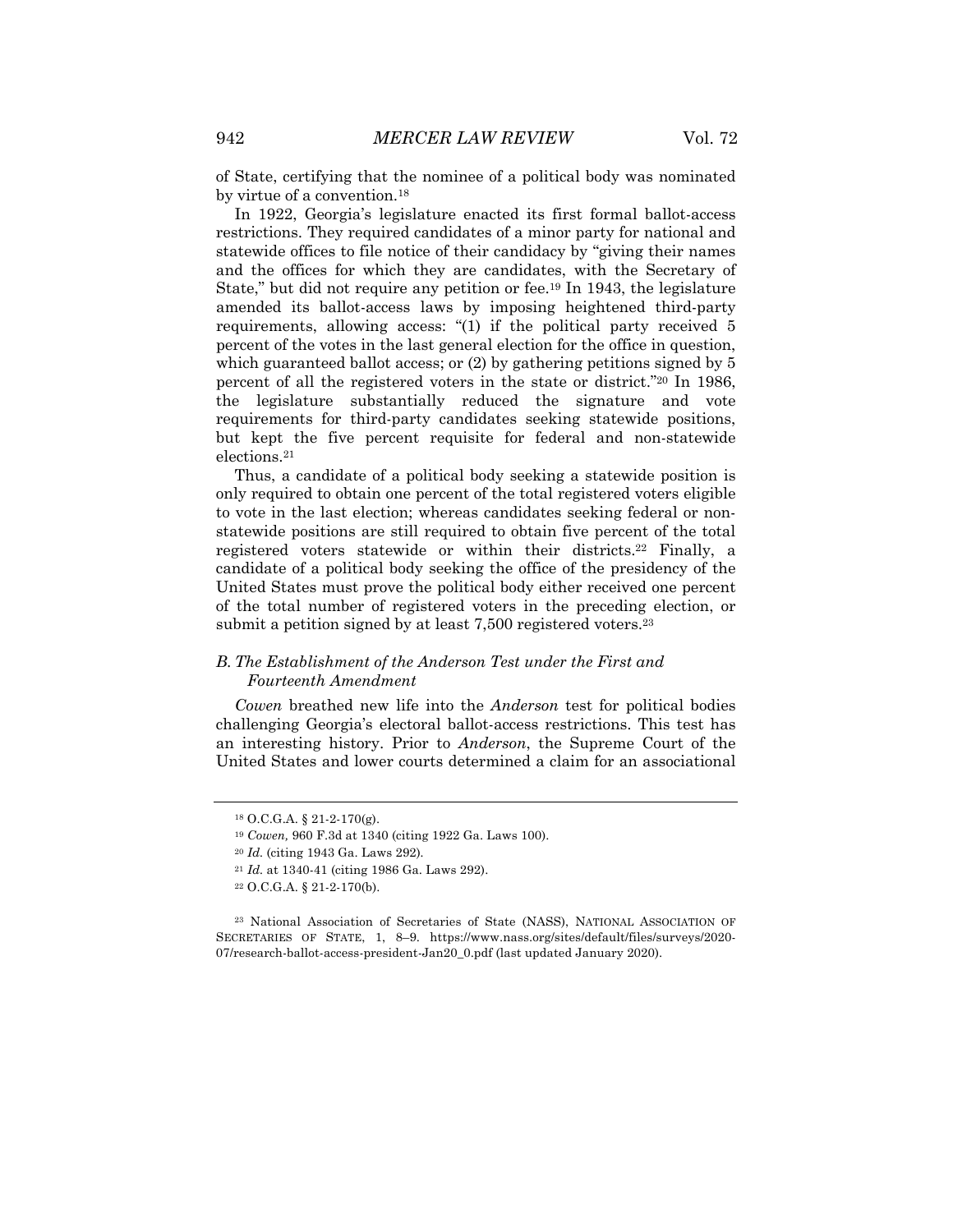rights violation by evaluating whether the severity of the restrictions imposed by state law infringed on a minor political organization's associational rights, but there was no specific approach defined for this analysis.24

For example, in the 1968 decision of *Williams v. Rhodes,*<sup>25</sup> a thirdparty candidate successfully challenged Ohio's ballot-access restrictions that required a third party to submit petitions containing signatures from a number of qualified voters that equaled fifteen percent of the number of persons who voted in the preceding gubernatorial election. The United States Supreme Court struck down the statute as a violation of the First Amendment and Equal Protection Clause.26 The Court held that freedom of association was protected by the First Amendment and that the Fourteenth Amendment prevented the states from infringing on this right.27 For the first time, the Court held that state laws preventing ballot-access by minor political parties were unconstitutional.28

Additionally, the Court held that the right of individuals to advance political beliefs regardless of their political persuasion and the right of individuals to cast their votes effectively rank among the "most precious freedoms."29 Any other freedoms were worthless if the right to vote was undermined by the implementation of rigorous ballot-access restrictions.30 However, the Court did not provide guidance for future courts to use in evaluating a third party's associational rights claim.

In 1971, the United States Supreme Court upheld Georgia's five percent signature requirement in *Jenness*, concluding that Georgia's electoral requirements did not "freeze[] the status quo," of a duopolistic two-party system and did not abridge the rights of free speech and association guaranteed by the First and Fourteenth Amendments.31 The Court did not provide guidance in evaluating the validity of future claims of associational rights violations by minor political organizations.32

<sup>31</sup> 403 U.S. at 439–40.

<sup>24</sup> *See infra* pp.8–11.

<sup>25</sup> 393 U.S. 23 (1968).

<sup>26</sup> *Id.* at 24–25, 31, 34.

<sup>27</sup> *Id.* at 30–31.

<sup>28</sup> *Id.* at 38–39.

<sup>29</sup> *Id.* at 30.

<sup>30</sup> *Id.* at 31.

<sup>32</sup> *Id.* at 440–41.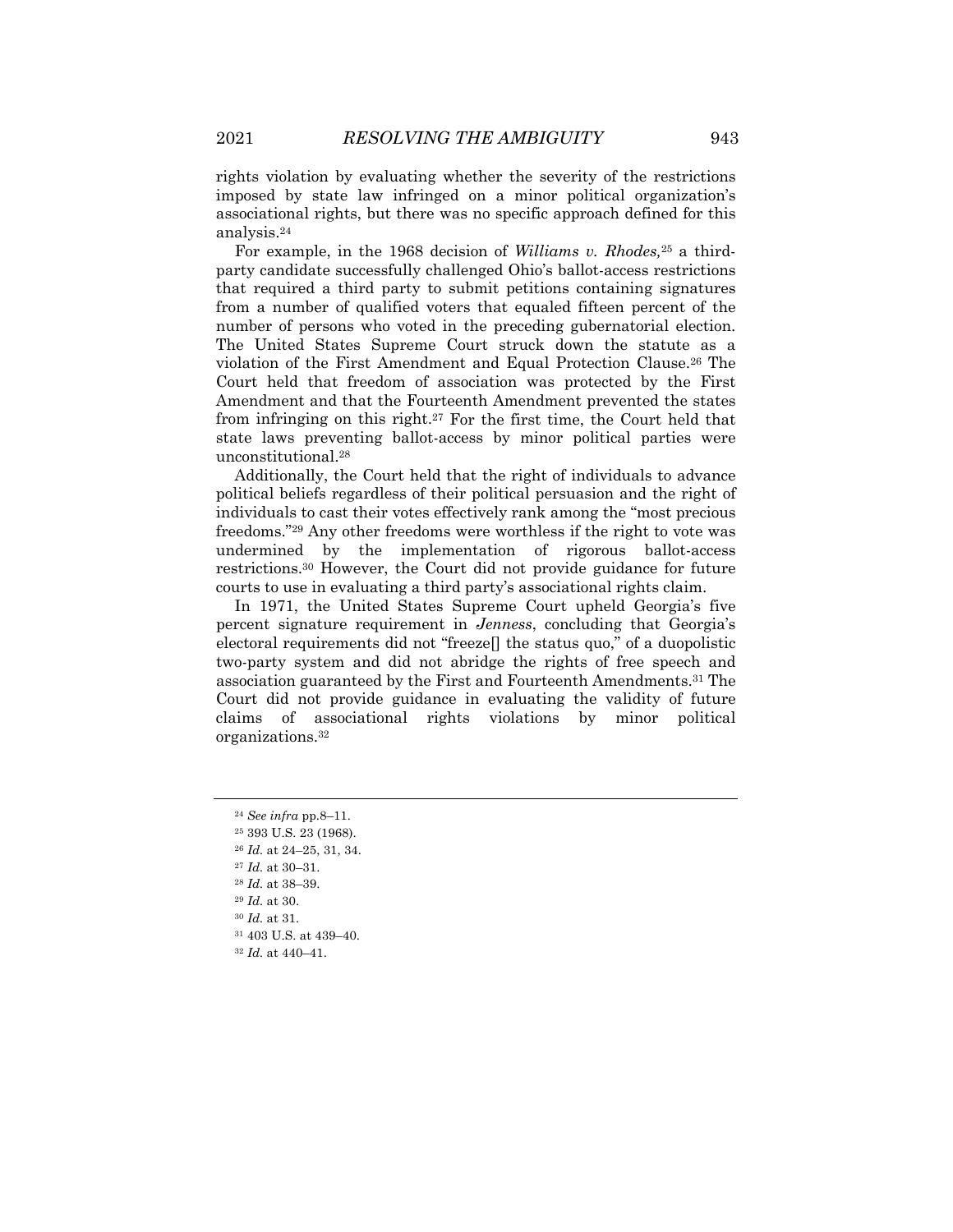Instead, the Court in *Jenness* distinguished the purpose of Georgia's electoral requirements from that in *Williams*, holding that the purpose of Ohio's law was the creation of a two-party duopoly, exclusively comprised of Republicans and Democrats.33 Justice Stewart distinguished the two statutes by noting that Georgia's statutes recognized write-in votes, provided a reasonable deadline, recognized independent candidates, and did not require signees of the petitions to affirm whether they intended to vote for that candidate.34 However, once again, the Court did not provide any guidance for the lower courts to utilize in evaluating associational rights violation claims.

A decade later, in *Anderson,* the United States Supreme Court provided a three-pronged balancing test for lower courts to use in evaluating minor parties' challenges to the constitutionality of ballotaccess requirements*.*<sup>35</sup> In a 5-4 decision, the Court struck down an Ohio ballot-access deadline because of the inflexibility and inconsistency of the statute requiring minor parties to register their candidacy by March, when the major parties were merely beginning the primary nomination stage of the presidential election. Furthermore, the Court held that this early deadline impeded third-party candidates' efforts to gather signatures, recruit volunteers, engage in media publicity, and receive campaign contributions.36 As it did in both *Williams* and *Jenness,* the Court in *Anderson* held that it was unconstitutional for a state to impose requirements that are impossible for a third-party to meet, but the state's law would be held constitutional if a state's interest was considered reasonable depending on the state's justification.37

In *Anderson*, the Court required the lower court to determine the constitutionality of a state's ballot access laws by first considering "the character and magnitude of the asserted injury to the rights protected by the First and Fourteenth Amendments."38 Second, the court must "identify and evaluate the precise interests put forward by the State as justification for the burden imposed by its rule."39 In the evaluation of the justification of a State's interest, the court must consider the validity and strength of those injuries as well as the State's interests

<sup>33</sup> *Id.* at 434–35.

<sup>34</sup> *Id.* at 438–39.

<sup>35</sup> 460 U.S. at 789.

<sup>36</sup> *Id.* at 781, 790–792.

<sup>37</sup> *Id.* at 787–788, 801, 805–06.

<sup>38</sup> *Id.* at 789.

<sup>39</sup> *Id.*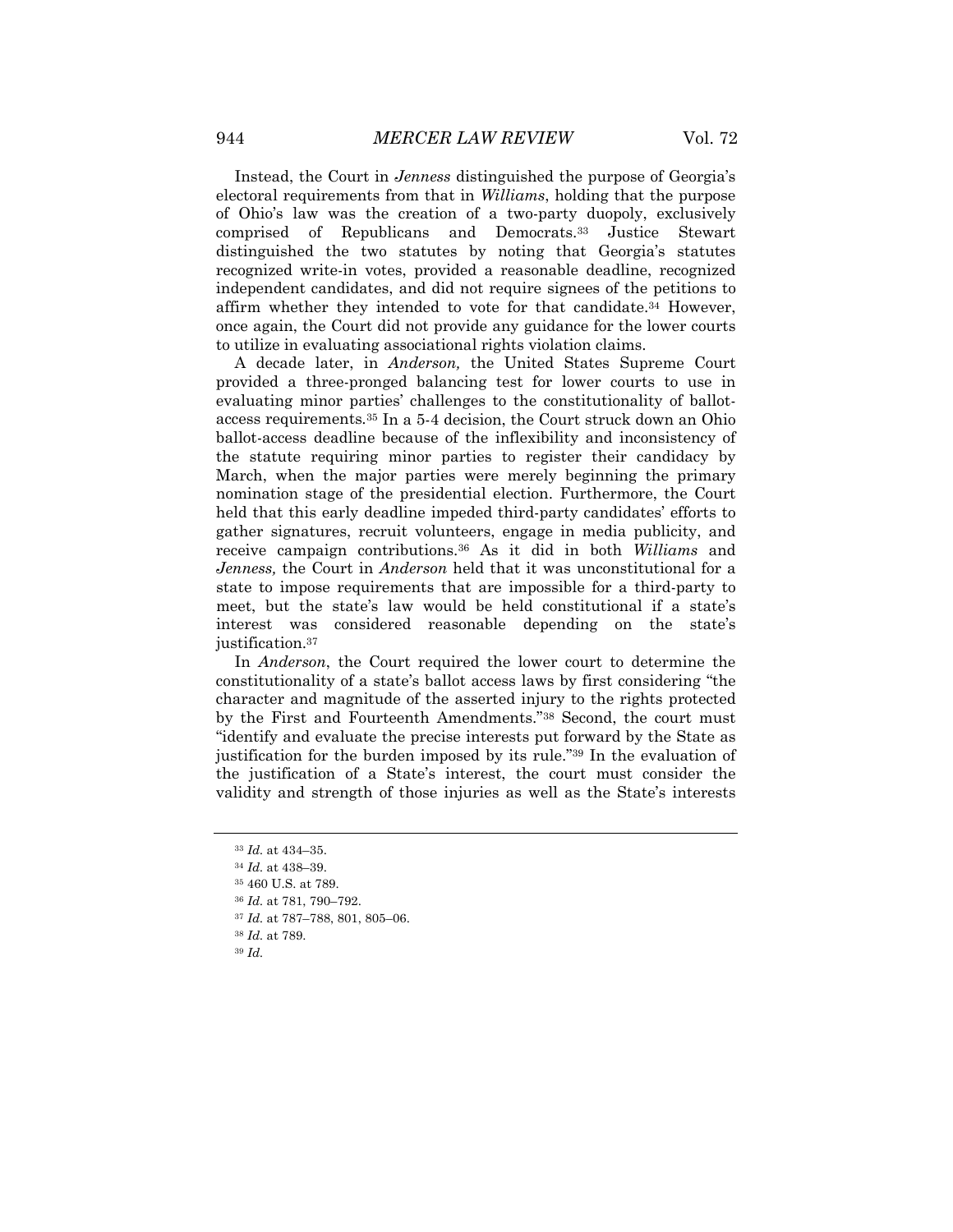that necessitate burdening a third-party's rights.40 Third, a court may only determine whether a challenged provision was unconstitutional after weighing all these factors.41

# *C. The Eleventh Circuit handling of Ballot-Access Restriction Claims after Anderson*

Even though *Anderson* was decided in 1982 and *Jenness* in 1971, in challenges following *Anderson*, the Eleventh Circuit relied on *Jenness* to uphold the constitutionality of Georgia's ballot-access restrictions*.* This reliance on *Jenness* created an ambiguity on the controlling authority in the Eleventh Circuit jurisprudence, treating cases from Georgia differently than those from other states.<sup>42</sup>

# **1. The Eleventh Circuit's evaluation of Associational Rights violation claims in Georgia**

In 2002, the United States Eleventh Circuit Court of Appeals in *Cartwright v. Barnes,43* upheld Georgia's five percent signature requirement for a third-party candidate seeking a non-statewide office without mentioning the *Anderson* test.<sup>44</sup> There, the Libertarian Party argued that the re-drawing of new congressional districts and Georgia's recently revised statute requiring third-parties to have their petitions notarized had together altered Georgia's political landscape, and made it substantially distinguishable from the facts in *Jenness.* The court rejected this argument, holding the ballot-access restrictions were constitutional. Relying on *Jenness,* the court concluded that the new notary requirement only required a petitioner submit a notarized affidavit that each signer signed their own names and that the redistricting of congressional districts failed to impose any suffocating restrictions or a significant burden on the circulation of petitions for political bodies.45 The court did not mention the *Anderson* test.

Similarly, in 2010, the Eleventh Circuit rejected the argument that Georgia's five percent requirement was too burdensome even though no independent candidate had ever overcome this threshold.46 In *Coffield v. Handel*, the court upheld the ballot-access restriction, citing the lack

<sup>40</sup> *Id.* 

<sup>41</sup> *Id.*

<sup>42</sup> *See infra* section C.

<sup>43</sup> 304 F.3d 1138 (11th Cir. 2002).

<sup>44</sup> *Id.* at 1139.

<sup>45</sup> *Id.* at 1140–41.

<sup>46</sup> Coffield v. Handel, 599 F.3d 1276, 1277 (11th Cir. 2010).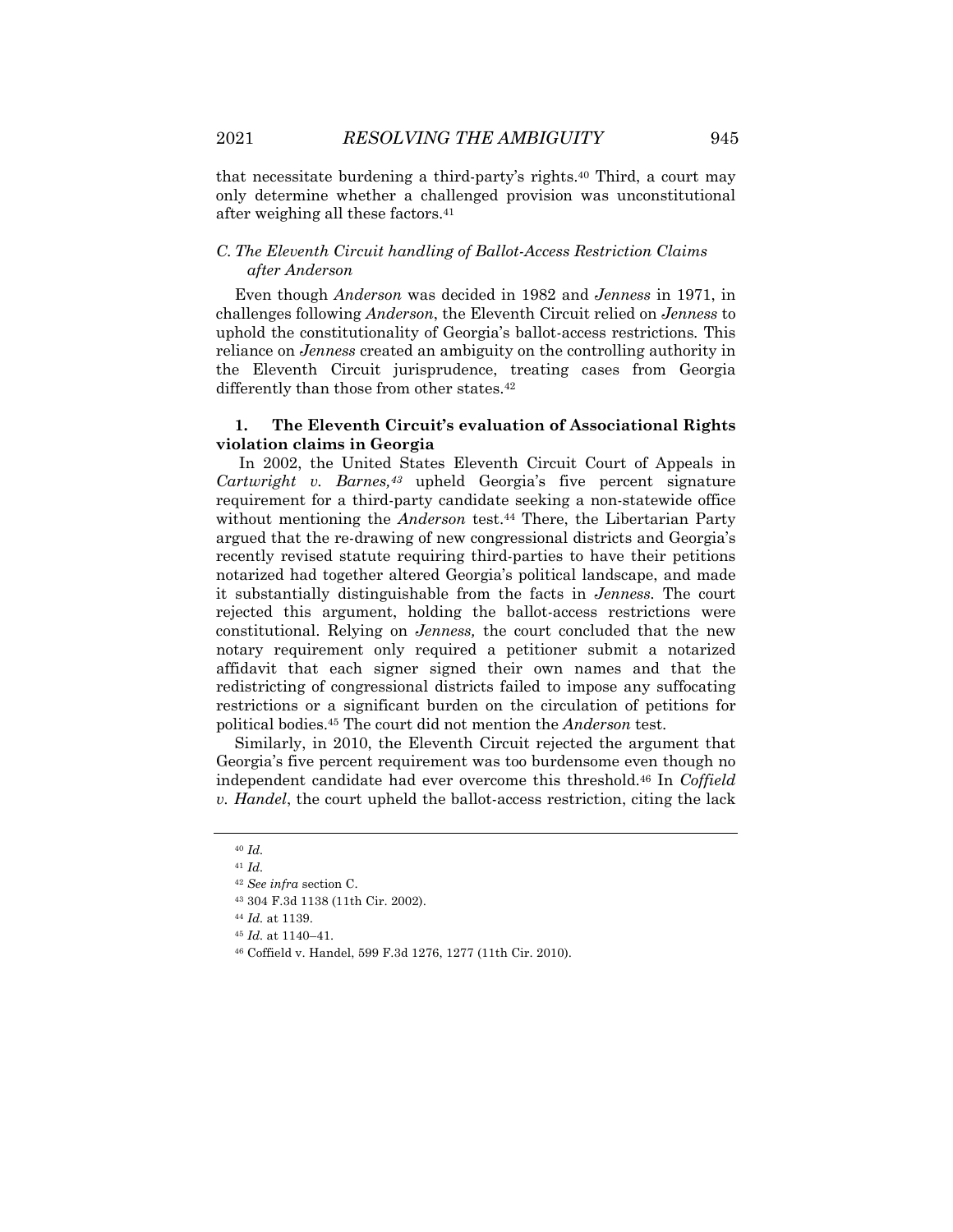of changes to Georgia's electoral laws from *Jenness* and *Cartwright*.47 Even though *Anderson* predated *Cartwright* and *Coffield* by more than two decades, the court never mentioned the *Anderson* test in evaluating the validity of the ballot-access provisions.48 This omission created an ambiguity in Eleventh Circuit jurisprudence as to whether challenges to Georgia's ballot-access restrictions were precluded by *Jenness* or should be determined by a standard that merely does not "freeze the political status quo," of the two-party political system derived from *Jenness* that previously upheld the restriction.

This ambiguity is further complicated by the distinctive nature of presidential elections. In 1984, the Eleventh Circuit extended the *Anderson* test in *Bergland v. Harris.*<sup>49</sup> There, the district court dismissed the political bodies' complaint that challenged the distinction between '"a political party' and a 'political body,'" the signature requirements, and the filing deadline, without applying the *Anderson*  test.50 Concluding that the record was inadequate, it remanded the case to the district court to establish a record to decide the associational rights violation claim.51 The court held that prior cases upholding the constitutionality of Georgia's ballot-access restrictions were not a foreclosure from future challenges and that a court must evaluate the evidence using the *Anderson* test.52 However, the court emphasized the distinction between a presidential candidate and one for a state office, concluding the state had a lesser interest in the former because the outcome "will be largely determined by voters beyond the State's boundaries."53 Over time in the Eleventh Circuit, the holding of this case came to be limited to restrictions concerning presidential candidates.54

<sup>52</sup> *Id.* at 1554; *See Jenness,* 403 U.S. at 431; *See also* McCrary v. Poythress*,* 638 F.2d 1308 (5th Cir. 1981).

<sup>53</sup> *Id.* (quoting *Anderson,* 460 U.S. at 795).

<sup>47</sup> *Id.* 

<sup>48</sup> In 2002, the existence of the *Anderson* test had been the controlling authority for over twenty years, and by 2010, it had been the controlling authority for twenty-eight years. *See Cartwright,* 304 F.3d at 1138; *See Coffield,* 599 F.3d at 1276.

<sup>49</sup> 767 F.2d 1551 (11th Cir. 1985).

<sup>50</sup> *Id.* at 1552–53.

<sup>51</sup> *Id.* at 1552.

<sup>54</sup> Due to the omission of the *Anderson* test in *Cartwright* and *Coffield*, the emphasis upon the uniqueness of presidential elections created an ambiguity over time where the district court in Georgia believed the *Anderson* test only applied to presidential ballotaccess challenges. *See* District Court Order at \*12-13, Cowen v. Raffensperger, No. 1:17- CV-04660-LMM (N.D.Ga. Sept. 23, 2019).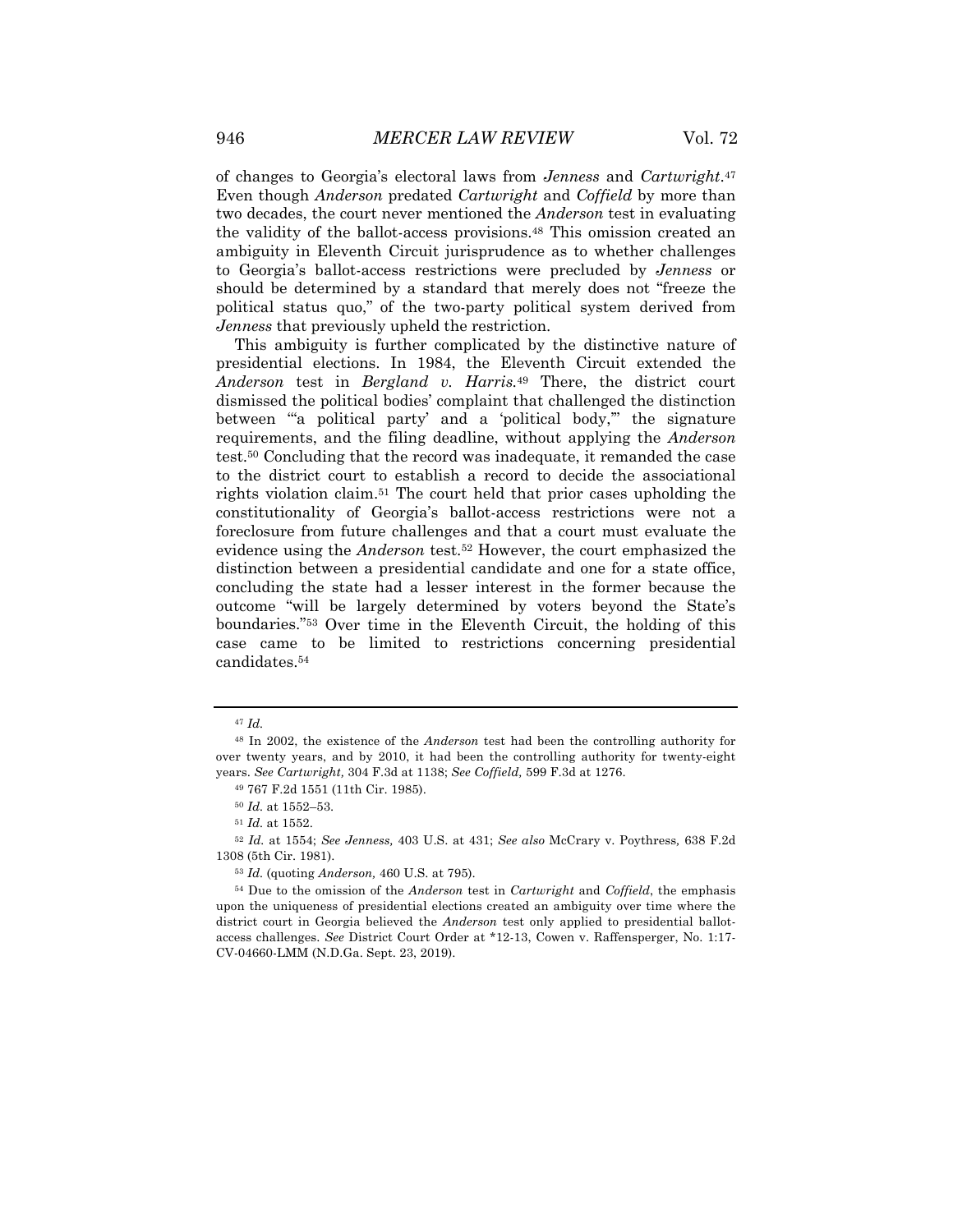#### **2. The Application of the** *Anderson* **test outside of Georgia**

In addressing ballot-access restrictions in states other than Georgia, there was not any ambiguity regarding the controlling authority, as the Eleventh Circuit consistently applied the *Anderson* test to evaluate associational rights violation claims. For example, in *New Alliance Party v. Hand,*<sup>55</sup> the United States Court of Appeals for the Eleventh Circuit overturned an Alabama statute that imposed an April 6th deadline on candidates seeking a statewide position to submit their signature petitions.56 The court found the statute was unconstitutional under the *Anderson* test<sup>57</sup> because it burdened the plaintiff's efforts to access the Alabama ballot,58 and Alabama failed to justify its interest in requiring an earlier deadline when the previous deadline was in July.59

Similarly, the Eleventh Circuit Court of Appeals applied the *Anderson* test in *Green v. Mortham*,60 to determine that Florida's election statute requiring a "qualifying fee equal to seven and a half percent of the annual salary for the office [Green] sought,"or filing a petition with signatures of three percent from the registered party in that district, was not an associational rights violation.61 After the court applied the *Anderson* test, the court upheld Florida's ballot-access restrictions because filing fees were always considered reasonable and non-discriminatory.62 Additionally, the court upheld Florida's 3% petition signature requirements because it was not burdensome for Green to collect the necessary signatures if he had collected fifty-two signatures every day.63

<sup>59</sup> *Id.* Additionally, the court noted that the new deadline in April was when most candidates for the major parties are announcing their candidacy, which undermines the interest of the state in justifying an earlier deadline for minor political organizations. *Id.*  Furthermore, the court noted that "[n]o one can seriously contend that a deadline for filing for a minor party and its candidate seven months prior to the election is required to advance legitimate state interests." *Id.* 

<sup>62</sup> *Id.* at 1337 (*citing* Lubin v. Panish*,* 415 U.S. 709, 718–19 (1974); Bullock v. Carter*,*  405 U.S. 134 (1972), *see also* Little v. Florida Dept. of State, 19 F.3d 4, 5 (11th Cir.1994) (noting the constitutionality of the filing fees as long as there was an alternative method).

<sup>63</sup> *Id.* at 1337-38. The magistrate judge in the district court noted that Green could have achieved the necessity signatures if he had asked five volunteers to collect ten signatures each day within the ninety-six days that Green was authorized to collect the requisite signatures. *Id.* at 1338.

<sup>55</sup> 933 F.2d 1568 (11th Cir. 1991).

<sup>56</sup> *Id.* at 1570.

<sup>57</sup> *Id.* at 1574.

<sup>58</sup> *Id.* at 1576.

<sup>60</sup> 155 F.3d 1332 (11th Cir. 1998).

<sup>61</sup> *Id.* at 1333–34.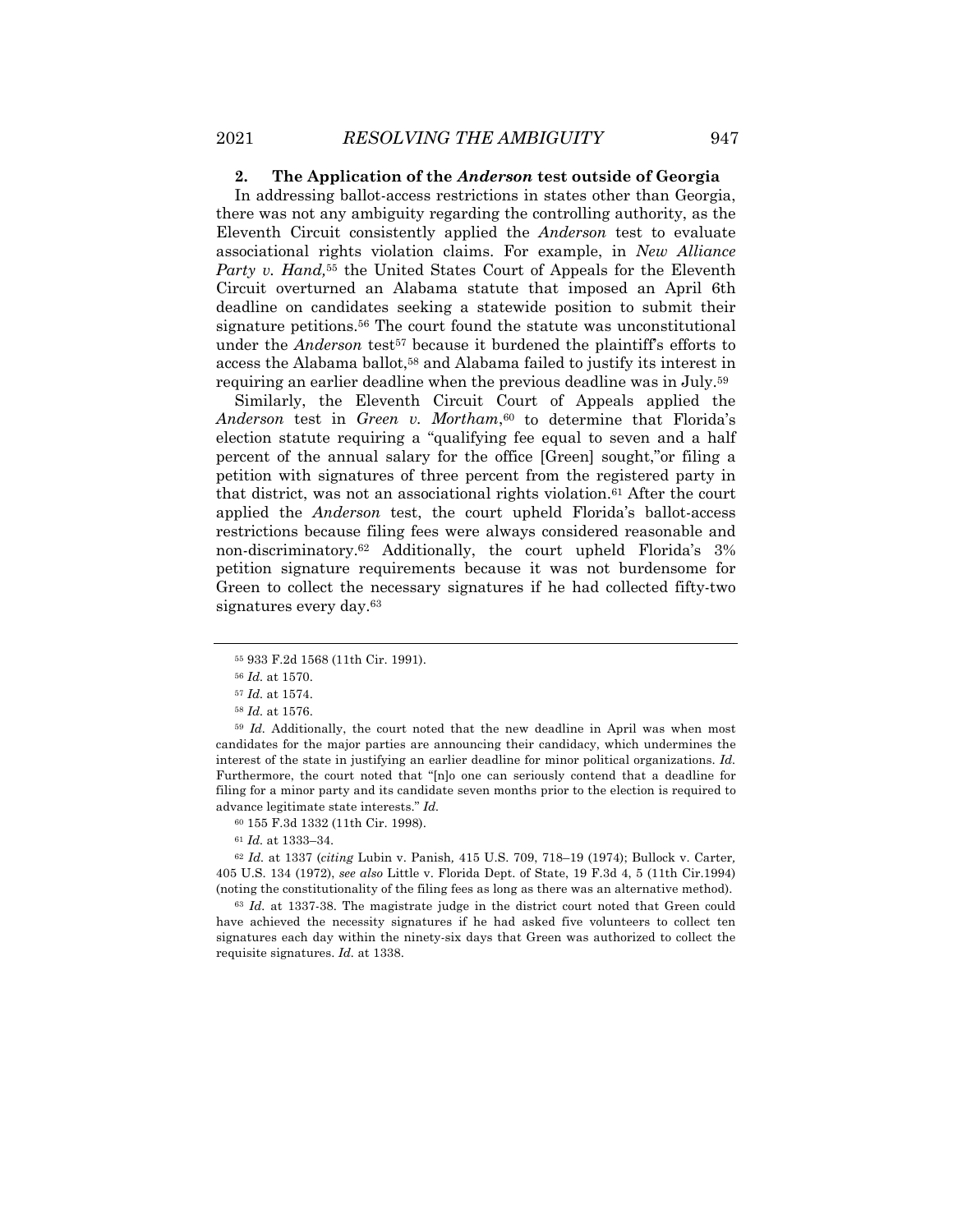Thus, the confusion regarding the applicability of the *Anderson* test seemed to arise from the Supreme Court's upholding Georgia's 5% signature requirement in *Jenness.* This generated the ambiguity as to whether *Anderson* should be used to evaluate a Georgia ballot-access statute or whether the constitutionality of all Georgia ballot-access statutes was decided under *Jenness,* and any future nonpresidential challenges are precluded.

### IV. COURT'S RATIONALE

# *A. Judge Anderson's Majority Opinion*

In *Cowen v. Georgia Sec'y of State,* the Eleventh Circuit Court of Appeals held the District Court for the Northern District of Georgia erred by not applying the *Anderson* test to determine the constitutionality of Georgia's 5% signature requirement for political bodies to place their candidates on the ballot.<sup>64</sup> Thus, the court finally clarified the lingering ambiguity regarding the appropriate approach for deciding Georgia's associational rights violation challenges under ballot access statutes.65 In this case, the Georgia Secretary of State argued that *Jenness* precluded Cowen's challenge to Georgia's 5% signature requirement. The court rejected this argument and provided three different rationales that justified the application of the *Anderson* test for challenges by candidates seeking congressional offices.<sup>66</sup>

First, the court noted that the text of *Anderson* did not restrict its application exclusively to presidential elections, which received a heightened level of scrutiny for a state to overcome in justifying their interests in those restrictions.67 Additionally, it concluded that limiting the application of the *Anderson* test exclusively to presidential candidates would be irrational and would undermine the constitutionality of a minor political organization's association rights.68 It would be irrational because exclusively applying to presidential

<sup>64</sup> 960 F.3d at 1340.

<sup>65</sup> *Id.* 

<sup>66</sup> *Id.* at 1343–44.

<sup>67</sup> *Id.* at 1344.

<sup>&</sup>lt;sup>68</sup> *Id.* However, the court notes the emphasis regarding presidential elections in that "*Anderson* makes it clear that its requirements apply in all elections—but with a thumb on the scale in favor of ballot access when the candidates challenging the requirements are presidential candidates.") *Id.*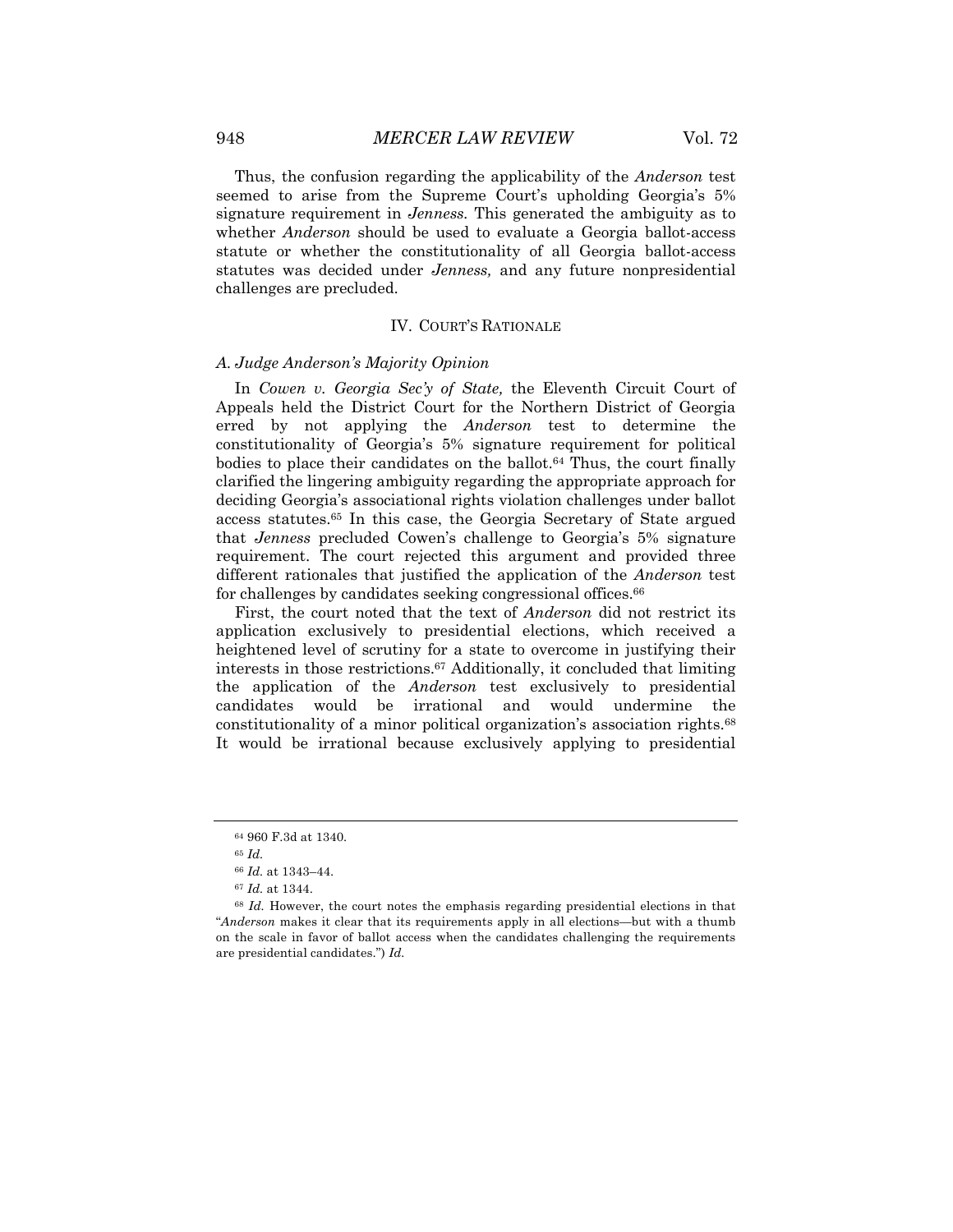elections would permit the state to discriminate against political bodies for non-presidential offices.69

Second, the court had already extended the *Anderson* test to cases involving candidates seeking offices other than the presidency.70 These extensions included minor political organization or independent candidates seeking state senate, state house, sheriff, congressional, and county commission candidates.71 To clarify any lingering ambiguity, the court emphasized that the *Anderson* test applied in ballot-access challenges by all candidates seeking any elected position.72

Third, the court held that *Jenness* did not preclude third-parties from challenging the constitutionality of Georgia's ballot-access restrictions because the *Anderson* test was developed twelve years after *Jenness*  and supersedes its precedential authority*.*<sup>73</sup> Furthermore, the court noted that *Bergland* expressly held that *Jenness* did not preclude a minor political organization from challenging Georgia's signature requirements and used the *Anderson* test to evaluate the constitutionality of the State's ballot-access restriction.74 The court emphasized the district court's misapplication of *Coffield* and *Cartwright*, and concluded that these decisions did not foreclose future challenges.75

### *B. Judge Jordan's Concurring Opinion*

In a concurring opinion, Judge Jordan agreed with Judge Anderson's analysis in the application of the *Anderson* test in all ballot-access constitutionality claims, but sympathized with the district court's

<sup>72</sup> *Id.*  <sup>73</sup> *Id.* at 1344–45.

<sup>69</sup> *Id.* ("[B]y its own text, the Supreme Court's opinion in *Anderson* does not restrict its holding to presidential candidates ... we do not read that as an implied limitation on Anderson's applicability. Such a limitation would make little sense in context").

<sup>70</sup> *Id.* 

<sup>71</sup> *Id.* (citing Grizzle v. Kemp, 634 F.3d 1314, 1316, 1321–22 (11th Cir. 2011) (school board candidates); Swanson v. Worley, 490 F.3d 894, 896, 902-03 (11th Cir. 2007) (state senate, state house, and sheriff candidates); *Green,* 155 F.3d at 1333, 1335-36 (11th Cir. 1998) (congressional candidates); *New Alliance Party,* 933 F.2d at 1570, 1574 (11th Cir. 1991) (congressional candidate and county commission candidates); *Bergland*, 767 F.2d at 1552–53, 1553 n.1 (presidential candidates and a congressional candidate); Libertarian Party of Fla. v. Florida, 710 F.2d 790, 792-93 (11th Cir. 1983) (state legislative, statewide office, and presidential candidates*).* 

<sup>74</sup> *Id.* at 1345.

<sup>75</sup> *Id.*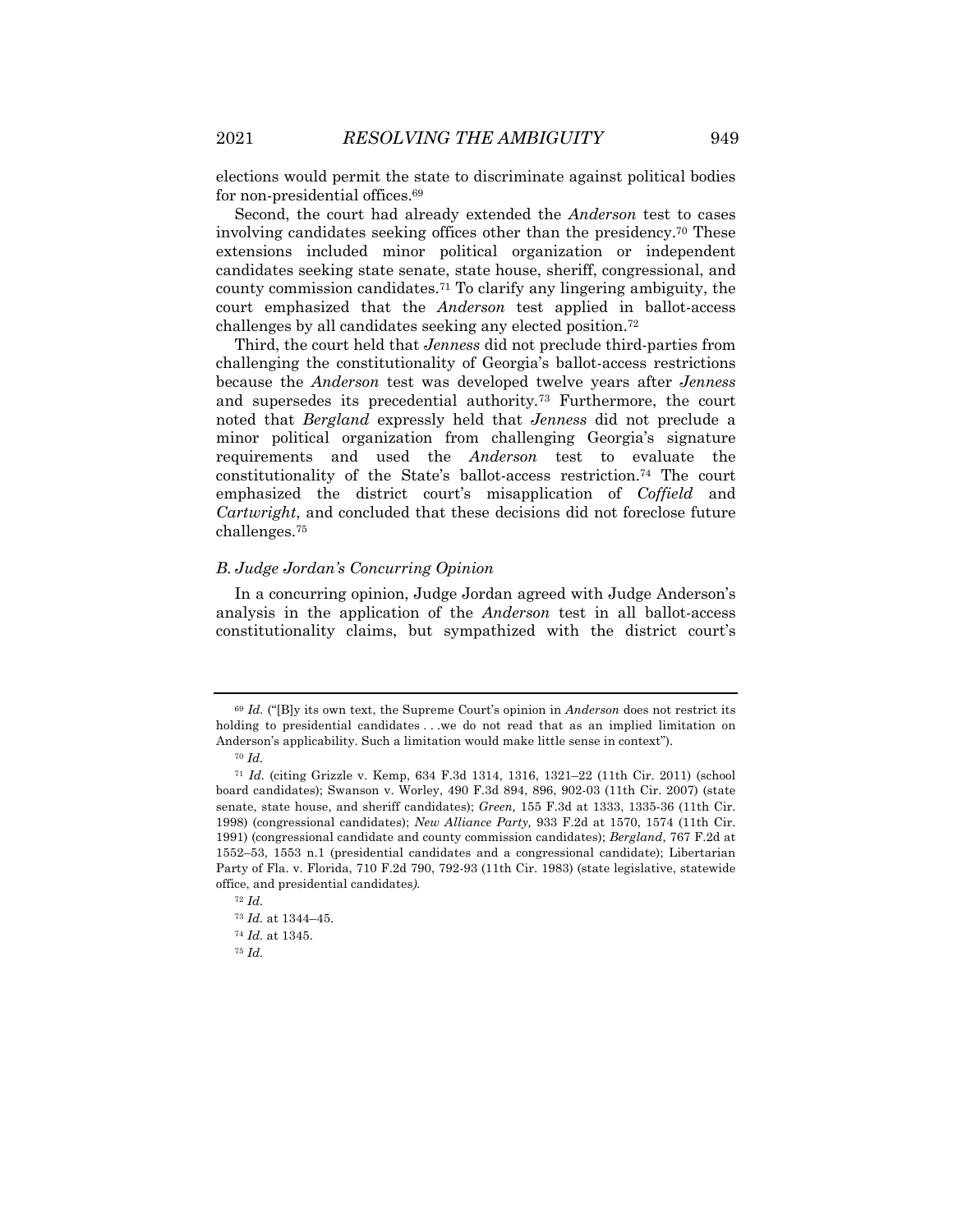rationale that *Jenness* was the controlling authority.76 Judge Jordan provided additional reasoning that was omitted from the majority's opinion, in that once the Supreme Court had overturned a previous standard, the lower courts must apply the newer standard to resolve future cases.77 Although Judge Jordan acknowledged that *Anderson* is controlling, he concluded that *Jenness* is not obsolete without providing any explanation regarding how it continues to be relevant.78

# V. IMPLICATIONS

#### *A. Overcoming Jenness*

The court in *Cowen* resolved the ambiguity regarding the controlling authority in determining challenges to ballot-access restrictions in Georgia.79 However, the court emphasized that *Anderson* did not overrule *Jenness*, and that a challenging party is still required to distinguish itself from *Jenness*.80 Further, a minor political organization will have to demonstrate how its First Amendment rights are overly burdened when weighed against Georgia's interest in maintaining the five percent signature requirement. Thus, a third-party candidate's ability to overcome *Jenness* will have to adequately provide substantial evidence proving the excessive burden that Georgia's five percent signature restriction imposes upon political bodies.<sup>81</sup>

If a political body wants to climb the mountain and reach its peak by getting on Georgia's ballots, it is imperative it proves why it cannot overcome the obstacles set forth by Georgia's electoral restrictions. In a large majority of the prior Eleventh Circuit cases, the challenging party lost its ballot-access restriction claim because it failed to adequately demonstrate that a state's ballot-access restrictions imposed a great enough burden on a minor political organization. In most of these cases, the minor party conceded that it failed to collect anywhere close to the requisite signature amount.82

<sup>76</sup> *Cowen,* 960 F.3d at 1347 (Jordan. J., concurring).

<sup>77</sup> *Id.* at 1348.

<sup>78</sup> *Id.* 

<sup>79</sup> *Id.* at 1344–45.

<sup>80</sup> *Id.* at 1346 (A political body "will have to demonstrate why a different result from *Jenness* is required in this case—either because of different facts in the instant record, as compared to the record in *Jenness*; changes in the relevant Georgia legal framework; or the evolution of the relevant federal law") *Id.*

<sup>81</sup> *Id.* 

<sup>82</sup> *See Bergland,* 767 F.2d at 1555 (indicating that "the Libertarian Party had only collected 8,488 signatures, the Independent Party collected 258 signatures, Williams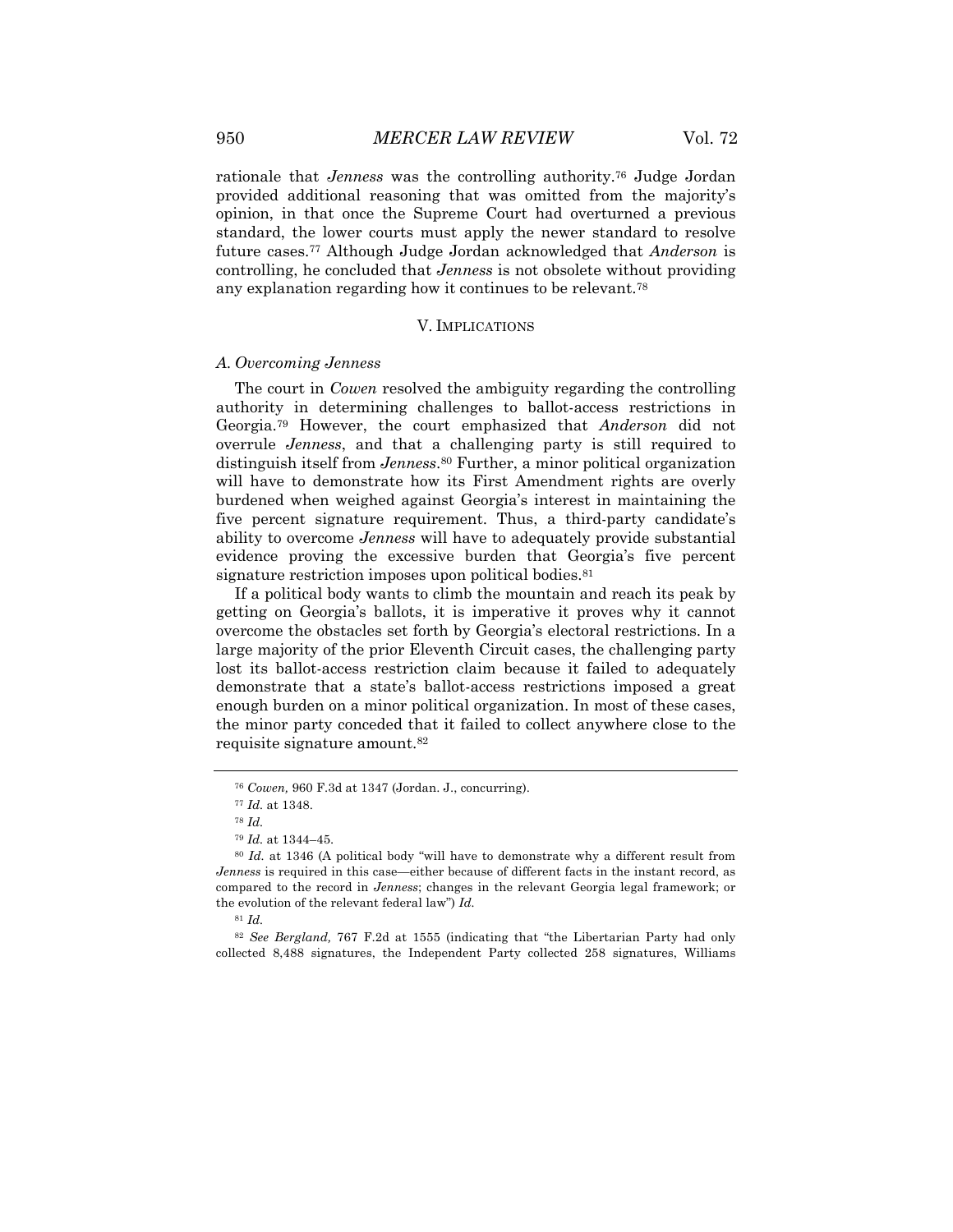It is highly unlikely that any minor political organization in Georgia will overcome *Jenness* unless it can demonstrate the substantial difficulty of complying with Georgia's 5% signature requirement. It is necessary for a political body to demonstrate a good-faith effort in obtaining a number of signatures that is relatively close to the statutory requisite. This effort will allow a third-party to demonstrate two crucial points. First, it will highlight the impossibility of a third-party candidate ever getting onto Georgia's ballot when the requisite percentage number is 5%.83 Second, it will also demonstrate that a substantial proportion of Georgia citizens' have an interest in voting for a third-party candidate.

<sup>83</sup> It should be noted that in 2020, Georgia was required by court order to temporarily lower their requisite signature requirement by thirty percent due to the Pandemic caused by COVID-19. Cooper v. Raffensperger, No. 1:20-CV-01312, 2020 U.S. Dist. LEXIS 122237 at \*21, 24 (N.D. Ga. Sept. 14, 2020). Additionally, Georgia's Secretary of State did not oppose the reduction in the amount of signature requirements. *Id.* at 23 n.9. Due to this decision, candidates seeking access to Georgia's ballots were only required to collect 36,180 signatures, instead of the normal requisite, 51,686 signatures. *See Number of Signatures Required for Nomination Petitions November 2020 General Election ONLY,* GEORGIA'S SECRETARY OF STATE, https://sos.ga.gov/admin/files/Number%20of%20Signatures%20Required%20for%20Nove mber%202020%20Nomination%20Petitions.pdf (last visited Nov. 13,2020). This reduction was a result of Governor Kemp's declaration of public health state of emergency in response to COVID-19 that mandated social distancing, recommended masks, and at one point included a shelter-in-place order. *Cooper,* 2020 U.S. Dist. LEXIS, at \*14-15. These restrictions substantially impeded third-parties' ability in safely and pragmatically gather signatures. *Id.* Despite this difficulty, Shane Hazel, a candidate of the Libertarian Party successfully petitioned himself onto Georgia's election ballot in Georgia's Senate Race between Republican David Perdue and Democrat Jon Ossoff for the first time Georgia's history. Jessica Szilagyi, *2020 CANDIDATE INSIDER: Shane Hazel, Candidate for U.S. Senate*, ALLONGEORGIA (Oct. 1, 2020) https://allongeorgia.com/georgia-statepolitics/2020-candidate-insider-shane-hazel-candidate-for-u-s-senate/.

collected 15 signatures, Robinson collected 1,723 signatures for Lowery, and the Citizens Party and Garland did not file any petition at all"); *Swanson,* 490 F.3d at 897 (indicating that the Independent candidate only collected 11,000 out of the required 39,536 signatures); *Green,* 155 F.3d at 1338 (indicating that "[t]he magistrate judge aptly noted that Green could comply by asking five volunteers each to collect ten signatures a day. Moreover, Green admitted that he never tried to collect signatures"); *Libertarian Party,*  710 F.2d at 794 (indicating that Libertarian Party never attempted to collect the requisite number of signatures because they believed Florida's 3% requirement was impossible to achieve); *Coffield,* 599 F.3d at 1276 (indicating that the third-party candidate only collected 2,000 out of the 13,000-signature requirement).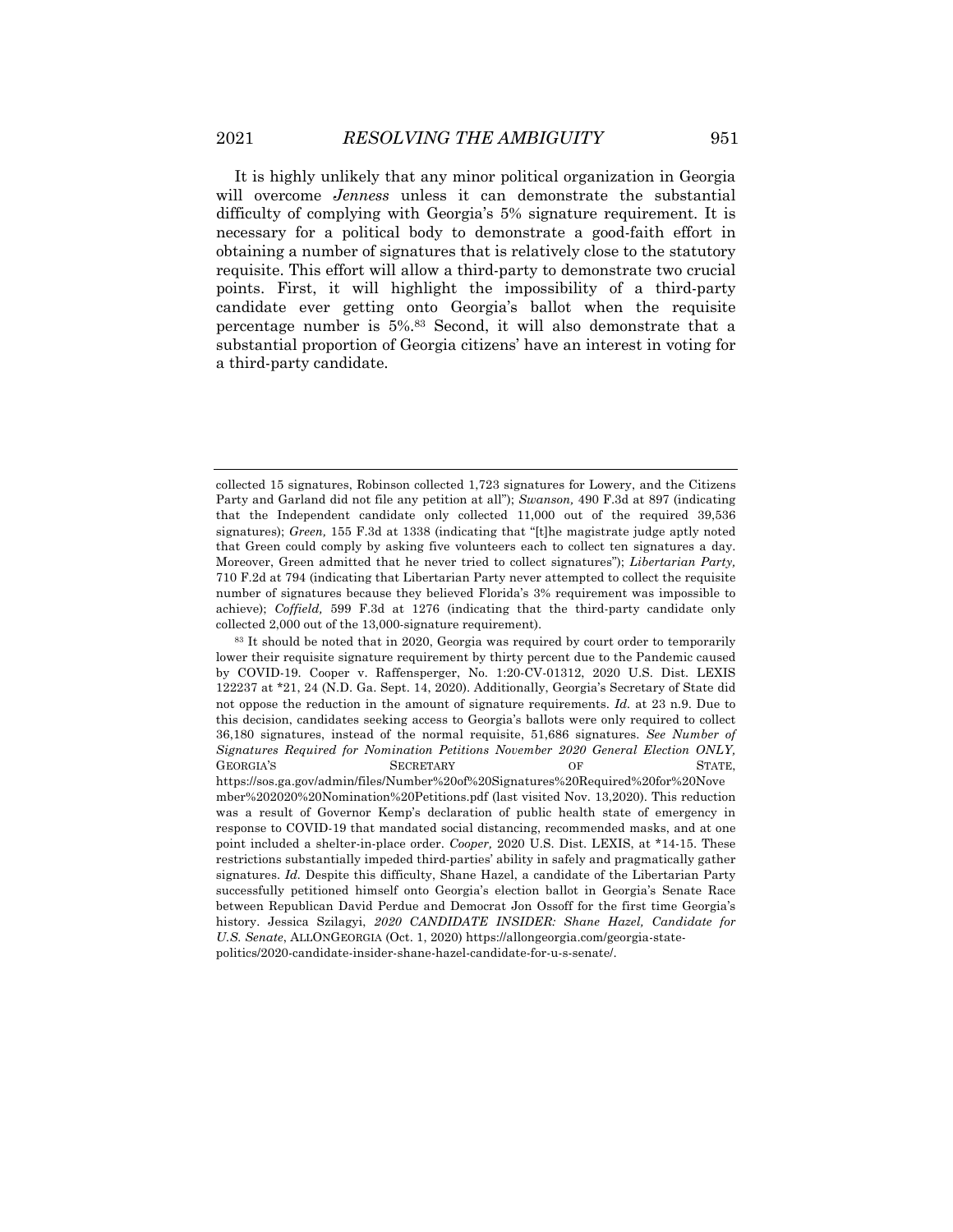#### *B. Georgia's Election laws in comparison with other States*

By its electoral ballot-access restrictions, the Georgia legislature has deterred competition and insured that political power will be restricted to two political parties. In today's contentious political climate, people have turned to a third choice rather than selecting a candidate nominated by the two-party system.84 However, the Georgia legislature's unwillingness to loosen ballot-access restrictions has been attributed to the fear of increasing competition by potentially dividing the vote among more candidates and making it more difficult to be reelected, or insuring the election of a candidate from a particular party.<sup>85</sup> The Georgia General Assembly has declined to lower the threshold for access by political bodies by rejecting any loosening of ballot-access restrictions.86

have indicated the discontent of a substantial portion of the population regarding the two major political parties as too ideological and an inadequate representation of the populace, as well as an increase in the receptivity of electing a third party for presidential and congressional positions.); Grace Sparks, *Almost 40% of Americans want a third political party, even if they don't like the candidates*, CNN POLITICS, https://www.cnn.com/2019/03/04/politics/two-party-systempoll/index.html. (last updated Mar. 4, 2019).(examining that in 2019, forty percent of Americans believe it is necessary for an independent third-party to fix the political system).

<sup>84</sup> Christian Collet, Trends: *Third Parties and the Two-Party System*, 60 Public Opinion Quarterly 431, 436 (1996) (examining the public's desire in having more choices at the polls); Howard J. Gold, *Americans Attitudes Toward the Political Parties and the Party System*, Government: Faculty Publications Smith College, Northampton, MA 1,4, 9, 10, 12-13 (2015) (examining that almost two decades of research (1996–2014))

<sup>85</sup> Reed Galen, *How Republicans and Democrats prevent independent candidates from getting on the ballot,* NBC THINK (Apr. 17, 2018, 4:37 AM) https://www.nbcnews.com/think/opinion/how-republicans-democrats-prevent-independentcandidates-getting-ballot-ncna866466.(examining how State legislators have enacted stringent ballot-access restrictions to ensure the duopoly of offering voters only two options).

<sup>86</sup> On February 8, 2019, Dar'Shun Kendrick, a member of Georgia's House of Representatives introduced House Bill 191 along with bi-partisan support of five other members of Georgia's House of Representatives. *2019–2020 Regular Session - HB 191*, Georgia General Assembly, http://www.legis.ga.gov/Legislation/en-US/display/20192020/HB/191 (last visited Nov. 13, 2020). The Bill was then read a second time on the next legislative day as procedurally required by Georgia's House on February 11, 2019. The bill was sent to the Governmental Affairs Committee where the bill died. *Id.* If passed, this bill would have lowered the signature requirement from five percent to one percent "of the total number of electors who voted in the last election for the filling of the office the candidate is seeking or 200 signatures, whichever is less, and the signers of such petition shall be registered and eligible to vote in the election at which such candidate seeks to be elected." H.B. 191, 2019–2020 Regular Session, LC 28 8975, 1, 19 (Ga. 2019).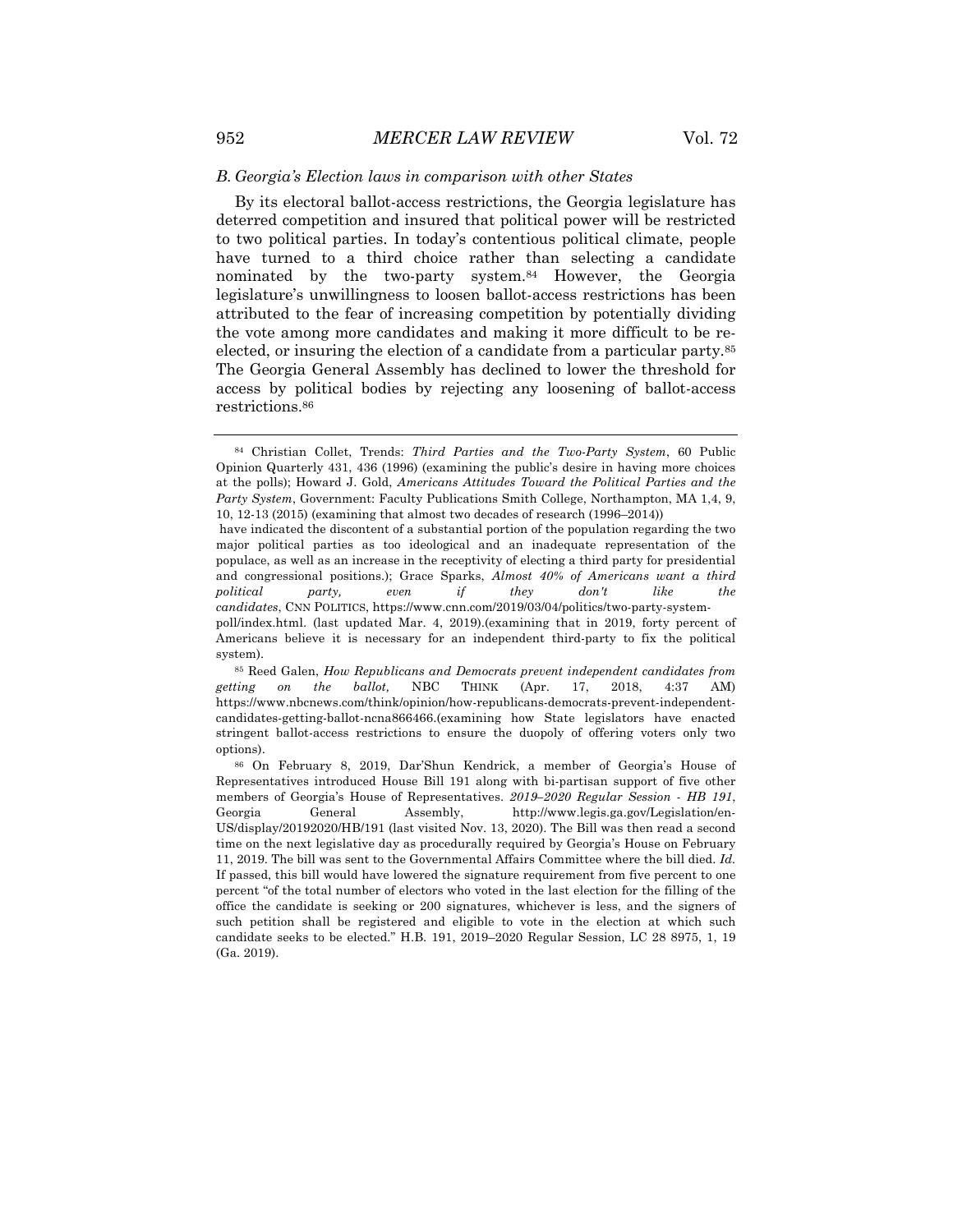Georgia's rigorous 5% petition requirement applicable for political bodies running for either the United States Senate or the House of Representatives is one of the highest in the nation.87 Significantly, political bodies running for a State legislative post, a local position, or the office of the United States President have a substantially lesser barrier to overcome, as they only need to meet the one percent signature requirement.88 However, Georgia's harsh signature requirement is only applicable for political bodies running for a federal position (excluding the office for the president of the United States).

Georgia's rigorous ballot-access restrictions for federal and nonstatewide offices are also uniquely restrictive in comparison to its neighboring states. Alabama only requires a political body to meet a 3% signature requirement as measured by the total number of persons who voted in the previous gubernatorial election.<sup>89</sup> In Tennessee, a political body must only meet a 2.5% signature requirement measured by the total number of votes in the previous gubernatorial election.90 Most notably, North Carolina merely requires a political body obtain a low threshold of 0.25% to gain ballot-access.91 Afterwards, that political body could maintain ballot-access in North Carolina by receiving 2% percent of the votes in that election.92

Although South Carolina's ballot-access restrictions seems similar to Georgia's in imposing a 5% signature requirement, South Carolina implements a cap of 10,000 signatures based on the geographical area where a political body is seeking office.<sup>93</sup> Georgia's ballot-access restriction is substantially more restrictive than Florida's ballot-access requirement, in that a political body has a signature requirement of 1% of the total registered voters in the geographical area to gain access to Florida's ballot.94 Since Georgia's 5% signature requirement is the most stringent in the Southeastern United States, it is likely only a matter of time before its ballot-access restrictions are deemed unconstitutional.

<sup>87</sup> *See* Mitchell, *supra* note 4.

<sup>88</sup> O.C.G.A. § 2-2-170(b).

<sup>89</sup> Code of Ala. § 17-6-22.

<sup>90</sup> Tenn. Code Ann. § 2-1-104(a)(23).

<sup>91</sup> N.C. Gen. Stat. § 163-96(a)(2).

<sup>92</sup> N.C. Gen. Stat. § 163-96(a)(1).

<sup>93</sup> S.C. Code Ann. § 7-11-70.

<sup>94</sup> Fla. Stat. § 99.096; see also Fla. Stat. § 99.095; see also Fla. Stat. § 99.061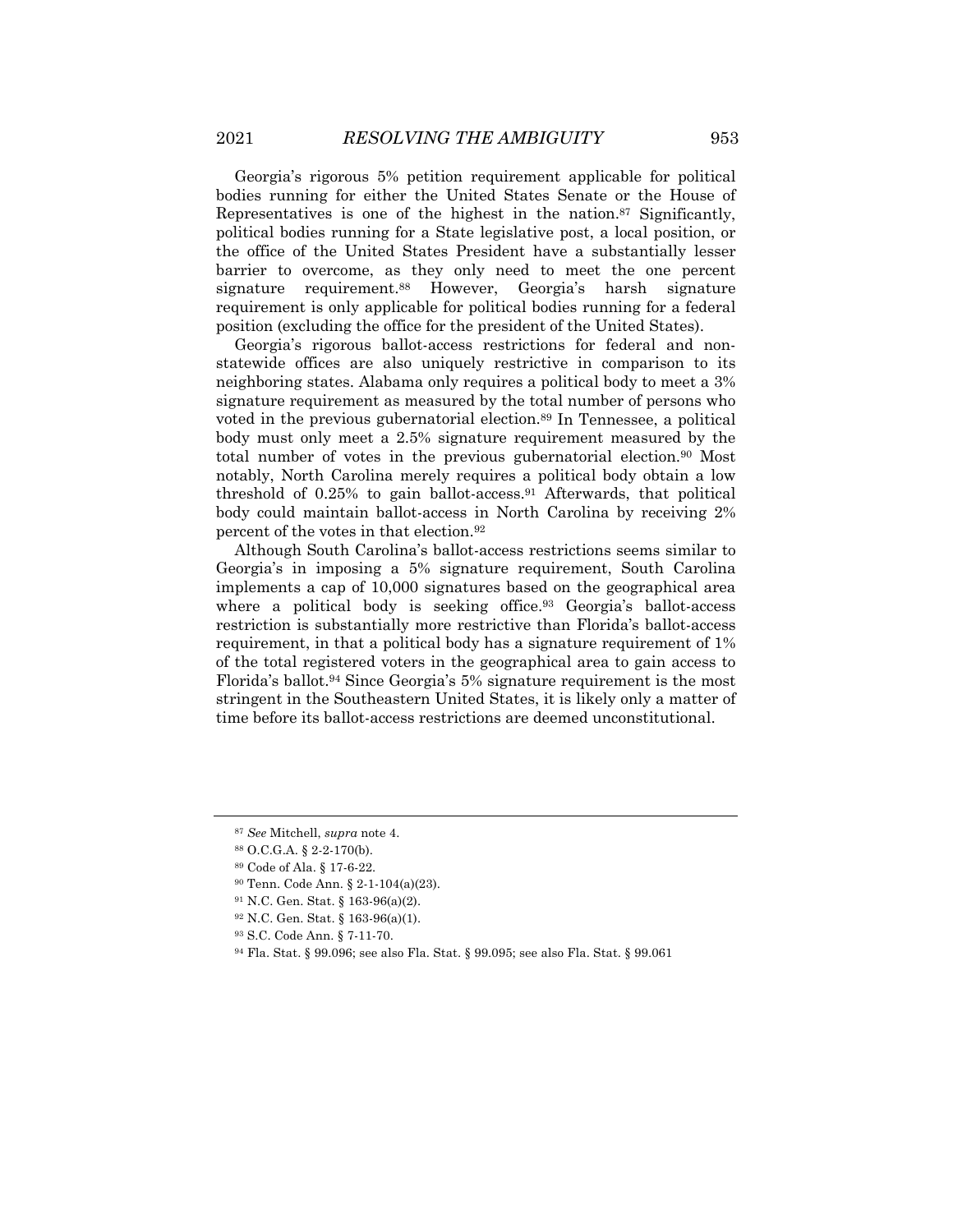#### *C. Cowen as a steppingstone to electoral reform in Georgia?*

The decision in *Cowen* brings a significant change to the ability of a political body to challenge the constitutionality of Georgia's ballotaccess restrictions as a violation of a third parties associational rights under the First Amendment. This change in the application of the *Anderson* test for political bodies could serve as a steppingstone in overturning Georgia's rigorous 5% requirement. The question arises, however, as to whether loosening Georgia's ballot-access restrictions would result in more runoff elections.

More candidates on the ballot could lead to no candidates receiving a majority, thus requiring a runoff between the top two candidates. In Georgia's electoral system, a candidate must win a majority of the votes (essentially 50% plus one) for a candidate to win, but if a candidate is unable to win that majority, then a runoff ensues between the top two candidates.<sup>95</sup> Georgia, is one of ten states<sup>96</sup> that impose a candidate to receive a majority of votes, with most of those states located in the southern region of the United States and having a long history of oneparty rule.97

In this electoral system, Georgia is responsible for financing both the primary election as well as the ensuing runoff election and loosening the ballot-access requirements could ultimately be financially burdensome.98 Additionally, voter participation generally plummets in runoff elections, sometimes showing a twenty to thirty percent decline.99 However, a third-party's associational rights should not suffer in a state that knowingly chose to implement a majority vote election system where there was a substantial likelihood that a runoff would ensue due to their electoral system.100 Thus, the financial burdens of

<sup>99</sup> *Id.* 

<sup>95</sup> Wendy Underhill & Katharina Hubler, *Primary Runoff Elections*, NATIONAL CONFERENCE OF STATE LEGISLATURES (Aug. 2017), https://www.ncsl.org/research/elections-and-campaigns/primary-runoff-elections.aspx.

<sup>96</sup> The other states requiring a majority vote win: Alabama, Arkansas, Mississippi, North Carolina, Oklahoma, South Carolina, South Dakota, Texas, and Vermont. NCSL, *Primary Runoffs,* NATIONAL CONFERENCE OF STATE LEGISLATURES (May 8, 2017) https://www.ncsl.org/research/elections-and-campaigns/primary-runoffs.aspx.

<sup>97</sup> Hubler, *supra* note 95.

<sup>98</sup> *Id.* 

<sup>100</sup> The most common electoral scheme in America is a plurality voting system. In a plurality voting system, the candidate who receives the most votes in a general election are declared the winner. It is unnecessary for a candidate to receive over fifty percent of the votes like in a majority vote electoral system. For example, in Maine, in the last previous nine out of eleven elections, the elected governor received less than fifty percent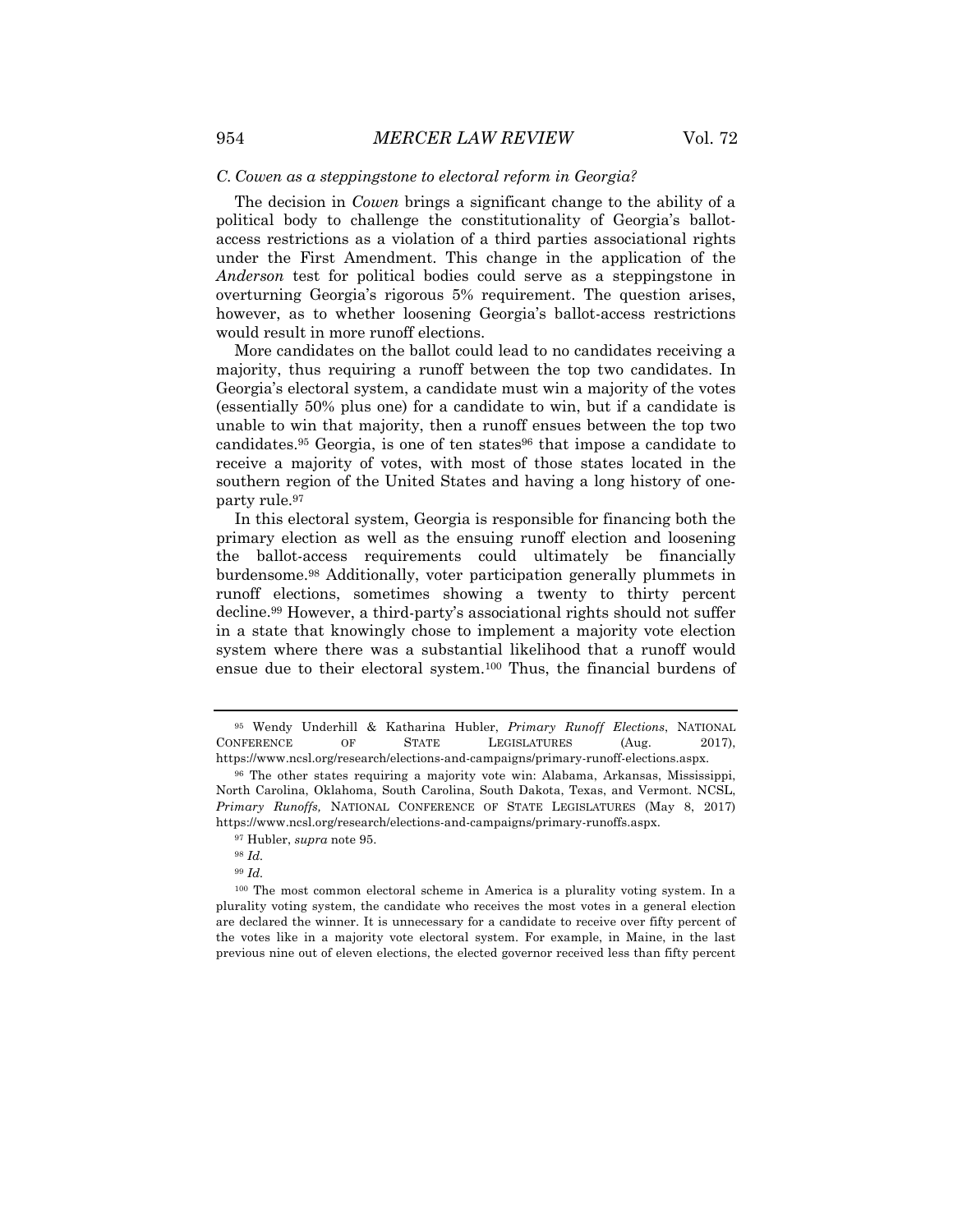having runoff elections and voters' disinclination in participating in runoff elections are not a sufficient justification to support Georgia's restrictive ballot-access requirements.

If political bodies are finally able to persuade a court to lower the restrictions, would the Georgia legislature adopt legislation with the intention to keep political bodies off the ballots by trying to circumvent a court's opinion in order to reduce the competition and prevent additional runoff elections?101 After all, there are people who attribute the loss of a major party candidates to interference from a third-party candidate on a ballot and spoiling the election.102 However, this perception is not a sufficient merit in limiting the rights guaranteed by the First and Fourteenth Amendments in order to preserve a duopolistic system.103

In conclusion, *Cowen* resolving the ambiguity in the Eleventh Circuit jurisprudence is a victory worth celebrating by political bodies in

<sup>102</sup> *See* Morgan Philips, *Spoiler alert? Difference between Trump, Biden in key swing states is Libertarian votes*, Fox News (Nov. 10, 2020), https://www.foxnews.com/politics/libertarian-jo-jorgensen-difference-for-joe-biden-keyswing-states (referencing to the 2020 election in that Libertarian candidate Jo Jorgenson "could have swung the Electoral College by at least 22 votes by supporting Trump in battleground states Wisconsin, Michigan and Nevada. By throwing away their votes, they've likely become spoilers for the Trump reelection effort"); *see also* Brian Doherty, *Libertarian Shane Hazel Is Proud To Be a Spoiler in Georgia Senate Race*, REASON (Nov. 10, 2020 10:40 AM), https://reason.com/2020/11/10/libertarian-shane-hazel-is-proud-to-bea-spoiler-in-georgia-senate-race/(referencing the 2020 Libertarian senator candidate "spoiling" the election and causing a runoff between Jon Ossoff and David Purdue); *see also* Alex Thompson & Holly Otterbein, *Jill Stein cost Hillary dearly in 2016. Democrats are still writing off her successor*. POLITICO (June 20, 2020 7:00 AM), https://www.politico.com/news/2020/06/20/democrats-shrug-off-potential-green-partyspoiler-in-2020-329170 (referencing the 2016 election in that Green Party candidate, Jill Stein cost the election for Democrat nominee Hillary Clinton the presidency, noting that "had voters in Pennsylvania, Michigan and Wisconsin cast their ballots for Clinton rather than the Green Party's Stein, Clinton would be president.").

<sup>103</sup> *See Williams,* 393 U.S. at 32 (noting that a "State does have an interest in attempting to see that the election winner be the choice of a majority of its voters. But to grant the State power to keep all political parties off the ballot until they have enough members to win would stifle the growth of all new parties." Such severe restrictions were not justifiable and infringed on both voting and associational rights)

of the vote. In order to circumvent the expensive cost of financing runoff elections, Georgia could easily adopt a plurality voting scheme without infringing upon the political bodies' associational rights. *Id.* 

<sup>101</sup> It should be noted that out of the ten states that impose a majority vote electoral system, both Alabama and North Carolina require a substantially lesser percentage of petition signatures, (3% percent for Alabama, and 0.25% for North Carolina) and have not deviated from their majority vote electoral system. *See* Code of Ala. § 17-6-22.; *see also*  N.C. Gen. Stat. § 163-96.